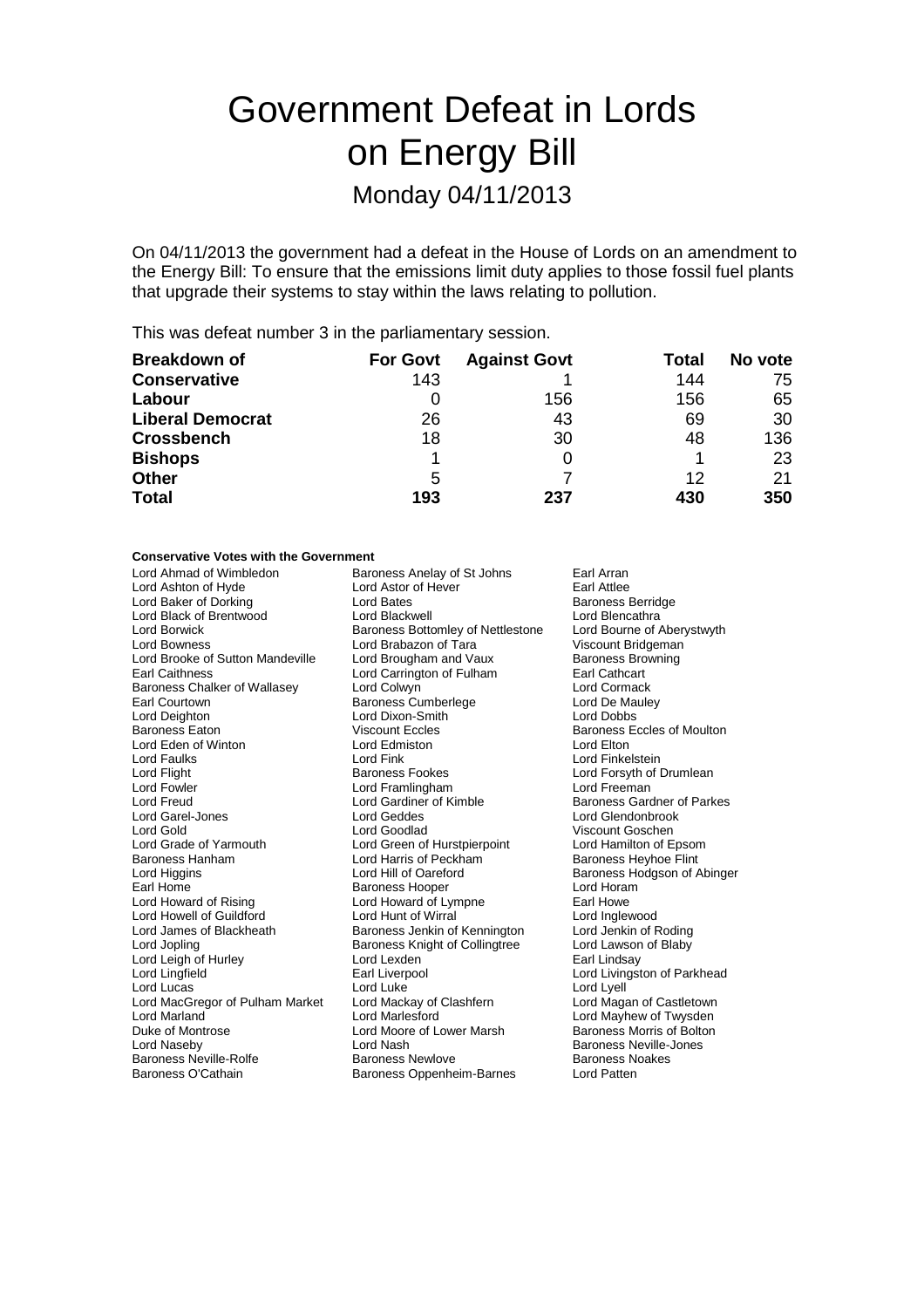Lord Sassoon Baroness Seccombe<br>
Lord Selskirk of Douglas<br>
Lord Selsdon Earl Shrewsbury **Lord Skelmersdale**<br> **Baroness Stedman-Scott** Lord Stewartby Lord Strathclyde Lord Taylor of Holbeach<br>
Lord Trimble Lord True<br>
Lord True Baroness Verma<br>
Lord Wasserman<br>
Lord Wei

Baroness Perry of Southwark Lord Popat Lord Ribeiro Viscount Ridley **Communist Control Control Control Control Control Control Control Control Control Control Control Control Control Control Control Control Control Control Control Control Control Control Control Control Con** Lord Selkirk of Douglas Lord Selsdon<br>
Lord Shaw of Northstead Baroness Shephard of Northwold Lord Sherbourne of Didsbury Lord Shaw of Northstead Baroness Shephard of Northwold Lord Sherbourne Charles Contract Lord Sherbourne Charles<br>Earl Shrewsbury Lord Skelmersdale Lord Spicer Baroness Stedman-Scott **Lord Stewartby** Baroness Stowell of Beeston<br>
Lord Strathclyde **Baroness** Stowell of Beeston<br>
Lord Trefgarne Lord Trimble Lord True Lord True Lord True Viscount Ullswater<br>
Raroness Verma Lord Waddington Lord Wakeham Lord Wasserman Lord Wei Lord Wei Baroness Wheatcroft<br>
Lord Whitby Viscount Younger of Leckie Viscount Younger of Leckie

#### **Conservative Votes against the Government** Lord Deben

#### **Labour Votes with the Government**

## **Labour Votes against the Government**<br>Lord Adonis

Baroness Andrews **Baroness Armstrong of Hill Top**<br>Baroness Bakewell **Baroness Armstrong Contract** Baroness Blood and Lord Borrie<br>
Lord Bragg<br>
Lord Brennan Lord Brookman Lord Browne of Ladyton<br>
Lord Carter of Coles<br>
Lord Christopher Lord Clarke of Hampstead Baroness Cohen of Pimlico<br>Baroness Corston Baroness Crawley Baroness Donaghy Baroness Drake<br>
Lord Elder<br>
Lord Evans of Temple Guiting Lord Filkin Lord Foster of Bishop Auckland<br>Baroness Gale Cumnock Lord Gavron Baroness Gould of Potternewton Lord Grantchester<br>
Lord Grocott Cord Creation Creation Baroness Hollis of Heigham<br>Lord Howie of Troon Lord Hughes of Woodside Lord Hunt c<br>
Lord Irvine of Lairg<br>
Lord Jones Baroness Liddell of Coatdyke Lord Liddle<br>
Baroness Lister of Burtersett Lord Lympne Lord Moonie **Baroness Morgan of Huyton Lord Morgan Corporation**<br>
Baroness Morgan **Corporation Baroness Morgan Corporation** Lord Reid of Cardowan Baroness Rendell of Babergh<br>Lord Rooker Lord Rosser Baroness Royall of Blaisdon Baroness Symons of Vernham Dean

Lord Adonis **Lord Alli** Lord Alli Lord Anderson of Swansea<br>
Baroness Andrews **Baroness Armstrong of Hill Top** Lord Bach Baroness Bakewell **Exercise School Lord Barnett** Lord Baroness Bakewell Lord Baroness Blackstone<br>
Baroness Baroness Billingham<br>
Baroness Blackstone Baroness Billingham Baroness Blackstone<br>
Lord Borrie Baroness Blackstone<br>
Lord Bradley Lord Bragg Lord Brennan Lord Brennan Lord Brooke of Alverthorpe<br>
Lord Brookman Lord Brooke Lord Browne of Ladyton Lord Campbell-Savours Lord Carter of Coles Lord Christopher Lord Clark of Windermere<br>
Lord Clarke of Hampstead Baroness Cohen of Pimlico Lord Collins of Highbury Baroness Corston **Baroness Crawley** Lord Davies of Stamford<br>
Lord Davies of Oldham Baroness Dean of Thornton-le-Fylde Lord Desai Baroness Dean of Thornton-le-Fylde Lord Desai<br>Baroness Drake Lord Dubs Lord Elder Lord Evans of Temple Guiting Baroness Farrington of Ribbleton<br>Lord Filkin Lord Foster of Bishop Auckland Lord Foulkes of Cumnock Baroness Gale **Lord Gavron** Carron Baroness Gibson of Market Rasen<br>
Lord Giddens Lord Gasman Lord Gordon of Strathblane Lord Glasman **Lord Gordon of Strathblane**<br>
Lord Grantchester
Lord Grenfell Lord Grocott Viscount Hanworth Lord Harris of Haringey Lord Harrison **Lord Hart of Chilton Club Lord Haskel**<br>
Lord Haughey **Club Baroness Hayter of Kentish Town** Baroness Healy of Primrose Hill Lord Haughey **Baroness Hayter of Kentish Town** Baroness Henrich Baroness Healy Charoness Hilton of Eggardon<br>Baroness Henig **Barones Hilton of Eggardon** Lord Hollick Baroness Hilton of Eggardon Lord Hollick<br>
Lord Howarth of Newport Baroness Howells of St Davids Lord Hoyle<br>
Lord Hunt of Kings Heath **Example 2** Lord Hutton of Furness Lord Irvine of Lairg **Lord Lord Jones** Cord Cord Cord Cord Cord Baroness Jones of Whitchurch<br>
Lord Jord Access Cord Lord Judd Baroness Kennedy of Cradley Lord Kennedy of Southwark Lord Kestenbaum Cord Kestenbaum Baroness King of Bow<br>Baroness Kingsmill Baroness Kinnock of Holyhead Lord Kirkhill Baroness Kingsmill **Baroness Kinnock of Holyhead** Lord Kirkhill<br>
Lord Knight of Weymouth **Baroness Lawrence of Clarendon** Lord Lavard Baroness Lawrence of Clarendon Lord Laya<br>Lord Leitch Lord Levy Lord Lea of Crondall Lord Leitch Lord Levy<br>
Baroness Liddell of Coatdyke Lord Liddle Lord Linsey Lord Lympne<br>
Lord Maxton<br>
Lord Mackenzie of Framwellgate<br>
Lord McAvoy Lord MacKenzie of Culkein Lord Maxton Lord Maxton Lord McAvoy<br>
Lord McConnell of Glenscorrodale Baroness McDonagh Lord McFall of Alcluith Lord McConnell of Glenscorrodale Baroness McDonagh Lord McFall Lord McFall Cord McFall Cord Monks Lord Mendelsohn **Lord Mitchell** Lord Mitchell **Lord Monks**<br>
Lord Moonie **Lord Monks**<br>
Lord Moonie **Concess Monks** Baroness Morgan of Huvton **Concess Monks** Baroness Morgan of Elv Lord Morgan Lord Morris of Aberavon Lord Morris of Handsworth Example Baroness Nye Lord O'Neill of Clackmannan<br>
Lord Pendry Corporation Clare Baroness Pitkeathley Lord Patel of Blackburn Lord Pendry Cord Pendry Baroness Pitk<br>
Lord Plant of Highfield Lord Ponsonby of Shulbrede Lord Prescott Lord Ponsonby of Shulbrede Lord Pres<br>
Lord Radice Lord Rea Baroness Prosser **Exercise Seart Cord Radice** Lord Realth Realth Cord Realth Realth Lord Realth Lord Richard<br>
Lord Reid of Cardowan **Baroness Rendell of Babergh** Lord Richard Lord Rosser **Lord Rowlands**<br>
Lord Sawyer **Lord Sales Rowlands**<br>
Baroness Sherlock Viscount Simon **Carolic State Baroness** Smith of Basildon **Carolic Contract Contract Contract Contract** Lord State Lord Stone of Blackheath Lord Stevenson of Balmacara Lord Stone of Black<br>
Lord Taylor of Blackburn Baroness Thornton

Baroness Kennedy of Cradley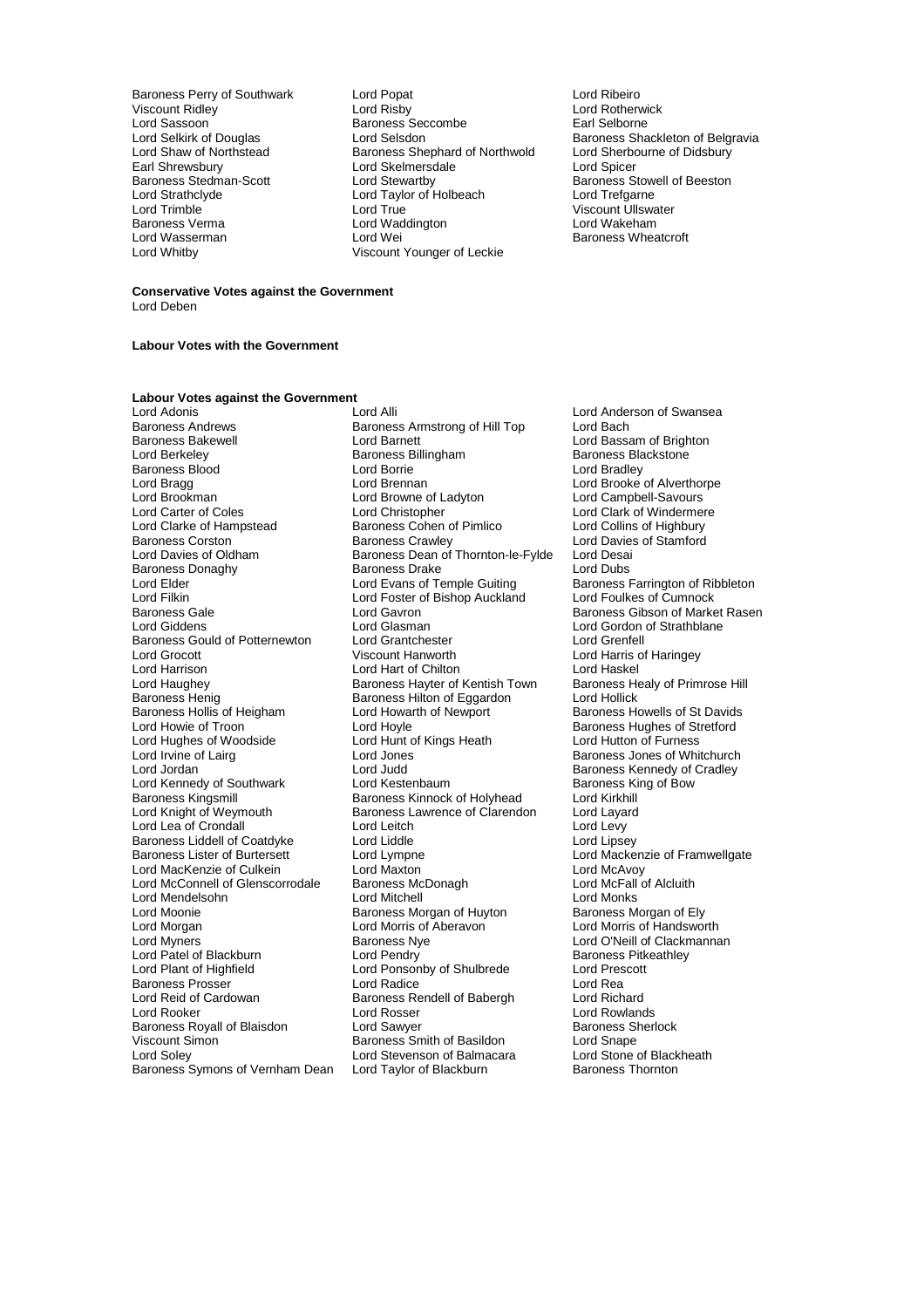Baroness Whitaker Lord Whitty Baroness Wilkins Lord Williams of Elvel **Lord Wills**<br>
Lord Wood of Anfield **Lord Baroness Worthington** 

## **Liberal Democrat Votes with the Government**

Baroness Bakewell of Hardington Lord Carlile of Berriew Lord Chidgey

Mandeville Lord Clement-Jones Lord Cotter Lord Dykes Lord Fearn Lord German Baroness Humphreys Baroness Maddock Lord McNally<br>
Lord Palumbo of Southwark Lord Purvis of Tweed Lord Palumbo of Southwark Lord Purvis of Tweed Baroness Randerson Baroness Randerson Lord Stoneham of Droxford Baroness Suttie Lord Wallace of Tankerness Lord Wallace of Salt<br>Baroness Williams of Crosby Lord Wrigglesworth Baroness Williams of Crosby

Baroness Kramer Lord Loomba<br>
Lord McNally Lord Newby<br>
Lord Purvis of Tweed Baroness Randerson Lord Stoneham of Droxford<br>
Lord Wallace of Saltaire<br>
Lord Watson of Richmond

## **Liberal Democrat Votes against the Government**

Lord Allan of Hallam **Lord Ashdown of Norton-sub-Hamdon** Lord Avebury<br>Baroness Beniamin Baroness Bonham-Carter of Yarnbury Lord Bradsha Baroness Benjamin Baroness Bonham-Carter of Yarnbury Lord Bradshaw Baroness Garden of Frognal Earl Glasgow Baroness Grender<br>Baroness Hamwee Baroness Harris of Richmond Lord Jones of Cheltenham Lord Marks of Henley-on-Thames Baroness Miller of Chilthorne Domer Lord Oakeshott of S<br>Lord Palmer of Childs Hill Baroness Parminter Lord Paddick Lord Palmer of Childs Hill<br>Lord Razzall Baroness Parminter Parminters Parminters Parminters Parminters Parminters Parminters Parminters Lord Razzall Lord Roberts of Llandudno Lord Rodgers of Quarry Bank Lord Roper **Baroness Scott of Needham Market Baroness Sharp of Accord Sharp of Contains Accord Strephen**<br>
Lord Smith of Clifton **Contains Contains Accord Strephen** Lord Shipley **Lord Smith of Clifton**<br>
Lord Storey **Lord Strasburger** Lord Storey Lord Strasburger Lord Taylor of Goss Moor Baroness Walmsley

### **Crossbench Votes with the Government**<br>Lord Aberdare Lor

Lord Aberdare Lord Bilimoria Lord Dear Baroness Greengross Lord Greenway Lord Kakkar Lord Kerr of Kinlochard Lord Kilclooney Lord Laming Lord Luce Countess of Mar Countess of Mar Baroness Prashar Countess of Mar Countess of Mar Countess of Mar Countess of Mar Countess of Mar Countess of Mar Countess of Mar Countess of Mar Countess of Mar Countess of Mar Cou

Baroness Tyler of Enfield

## **Crossbench Votes against the Government**<br>Lord Alton of Liverpool **Lord Bew**

Lord Low of Dalston Baroness (<br>
Lord Oxburgh Constant Lord Patel

Lord Alton of Liverpool Lord Bew Lord Bichard Lord Bichard<br>
Lord Broers Lord Cameron of Dillington Viscount Craigavon Lord Broers **Lord Cameron of Dillington** Viscount Craigat Craigation Craigavon Craigavon Craigavon Craigavon Craigavon Viscount Craigavon Craigavon Craigavon Craigavon Craigavon Craigavon Craigavon Craigavon Craigavon Crai Lord Hannay of Chiswick<br>
Lord Haskins<br>
Lord Haskins Chiswick Lord Baroness Hayman Lord Harries of Pentregarth **Lord Haskins** Lord Haskins Baroness Hayman<br>Baroness Hollins Baroness Howarth of Breckland Baroness Howe of Idlicote Baroness Hollins Baroness Howarth of Breckland<br>
Lord Jay of Ewelme Lord Krebs Lord Krebs **Baroness Lane-Fox of Soho**<br>
Baroness O'Loan **Baroness Lord Ouseley** Lord Oxburgh Lord Patel Lord Rowe-Beddoe Lord Stern of Brentford Lord Sutherland of Houndwood<br>
Lord Walpole Cord Curren Baroness Warnock

Lord Touhig **Lord Tunnicliffe** Baroness Wall of New Barnet<br>
Lord Warner **Lord Watson of Invergowrie** Baroness Wheeler Lord Watson of Invergowrie **Baroness Wheelers**<br>Lord Whitty **Baroness Wilkins** Lord Young of Norwood Green

Lord Dholakia **Baroness Doocey**<br>
Earl Glasgow **Baroness Grender** Baroness Harris of Richmond Lord Jones of Chelt<br>Lord Lester of Herne Hill Baroness Manzoor Lord Kirkwood of Kirkhope Lord Lester of Herne Hill Baroness Manzoor<br>
Lord Marks of Henley-on-Thames Baroness Miller of Chilthorne Domer Lord Oakeshott of Seagrove Bay Lord Teverson Lord Thomas of Gresford Baroness Thomas of Winchester<br>
Lord Tope Cord Tyler Baroness Tyler of Enfield Lord Tyler

> Viscount Falkland Baroness Finlay of Llandaff<br>
> Lord Greenway **Baroness** Lord Kakkar Lord Wilson of Tillyorn

> > Baroness Young of Hornsey

#### **Bishop Votes with the Government** Bishop of Lichfield

### **Bishop Votes against the Government**

**Other Votes with the Government** Lord Browne of Belmont **Lord Empey Lord Empey Lord Kalms**